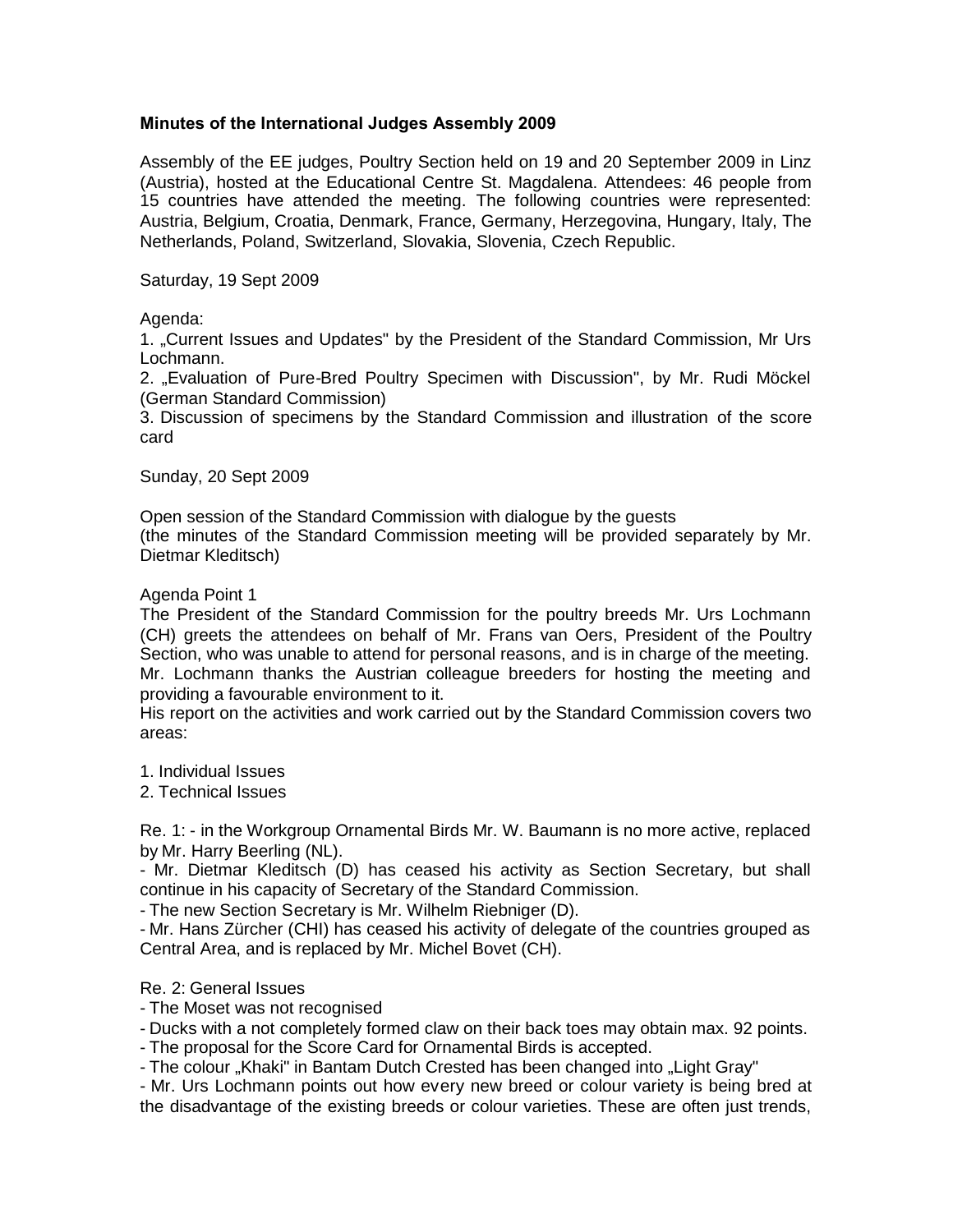as with fashion, after which some breeds and colour varieties disappear again as fast as they appeared. Any new breed or variety to be entered in the EE list must be submitted to Mr Lochmann by 1 February of every year

The same procedure for the recognition of new breeds or colour varieties does not apply to all EE member countries. The Federations are invited to communicate any evaluation or presentation of new creations. Any extreme form of breeding is banned from recognition. Applications must be accompanied by related illustration material.

- The Commission has dealt several times with the subject of "Seramas". In the USA three sizes are recognised. The EE however will only accept one. The cock should weigh about 500 g., the hen up to 425 g. below such limits the breed shall suffer from vitality problems, whereas specimens above such weights are likely to have been crossed with Chabos. The evaluation of the Serama in the US is based on criteria that differs from those in Europe; For instance, the temperament (i.e., very tame) is particularly a point.

- Mr. Urs Lochmann praises again the impressive presentation of Belgian breeds held by the organisers during the EE-meeting in Ovifalt (B).

- Mr. Peter Zuffa (SK) as a representative of the show organisation provides information about the European Show in Nitra. The number of entries is above 20,000, to the general satisfaction.

- The next judges assembly of the Poultry Section will take place on 20 Sept 2010 in Luxembourg, separately from the Pigeon Section.

### Agenda Point 2

With his extensive report about the evaluation of pure-bred poultry breeds Mr. Rudi Möckel aimed at a possible application of the evaluation system, and organised his speech according to the following points:

- General considerations on the activity of the judge
- Tasks of the pure-bred poultry judge
- Responsibilities of the judge in the evaluation of specimens
- Technical implications of a judging appointment Recognition of the essential points
- Quality note and points
- Score card and structure of the critique
- Weighing of the breed's characteristics

- Example of score card

The afternoon's agenda contained the evaluation of some specimens by experts from the animals' countries of origin First were the Austrian breeds Sulmtaler and Altsteirer and their bantam varieties in several colour varieties. The Sulmtaler in gold-wheaten and white and the Altsteirer in partridge and white. The Altsteirer bantams in the same colour varieties, and the Sulmtaler bantams in their originary colour gold-wheaten plus the bluegold-wheaten (not yet recognised). In addition to these, there were black Naked Neck from Hungary, silver-spangled Appenzeller Spitzhauben, white and buff Wyandotte bantams.

### 20.09.09

The technical issues discussed during the open session of the standard commission are illustrated in the separate minutes provided by Mr. D. Kleditsch.

Mr Hans Zürcher took leave from the attendance at the judges assembly with appropriate wording, after an intense cooperation which lasted 18 years. Mr. Zürcher illustrated certain positive aspects, but at the same time expressed his disappointment